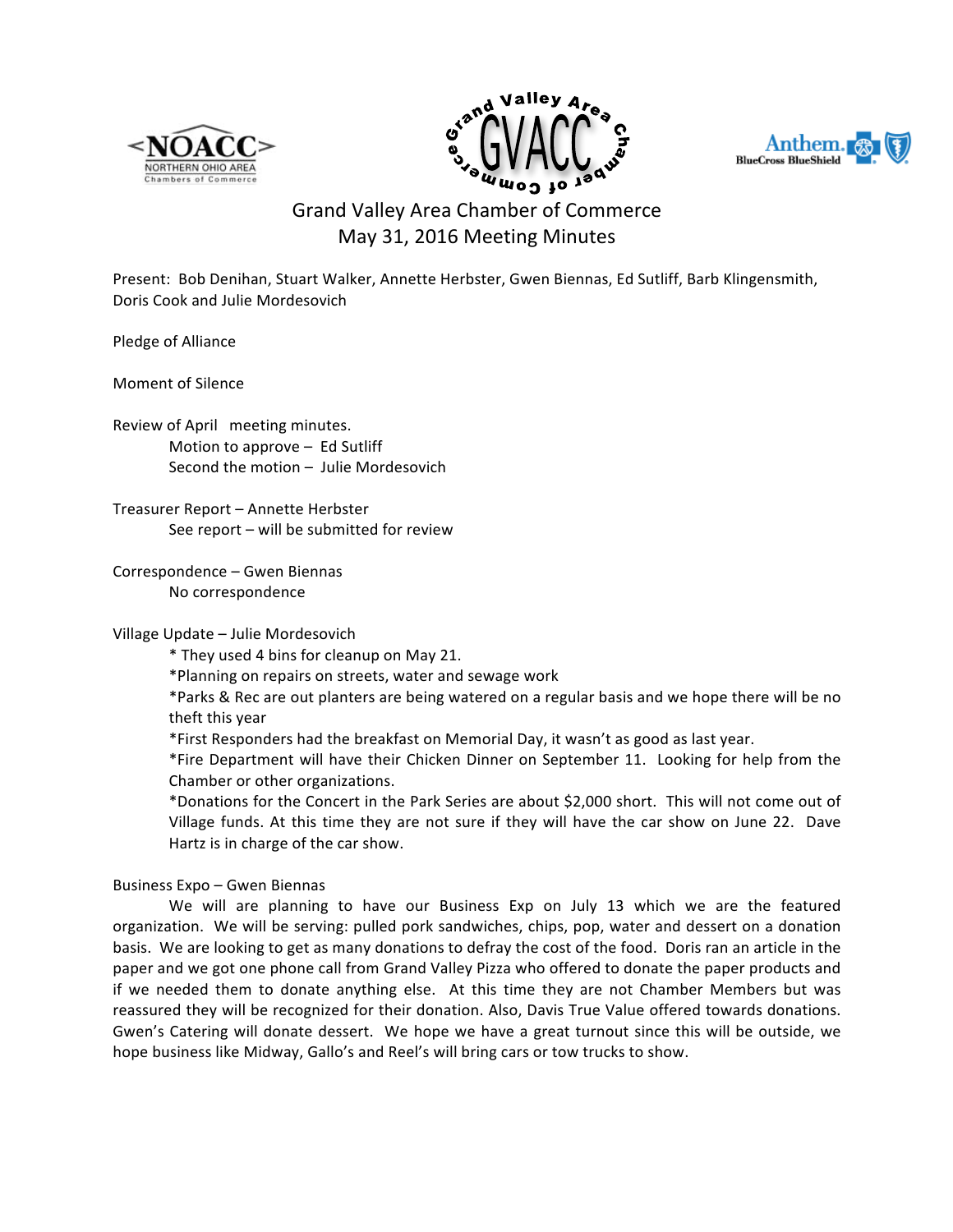```
Chamber Page – Stuart Walker –
June – Save A Lot
July – Midway
```
Ashtabula County Fair Booth  $-$  August 9-10 we need to schedule people to be in the booth.

## NOACC – Annette Herbster

\*Annette & Ken went to Sandusky for the workshop and it was well worth the trip.

\*Benefits Group – Employee 2016 Open Enrollment, can help our business w/benefits.

\*Community Energy Advisors – Annette Herbster & Bob Denihan met with this group and received a lot of information on how to save on business utilities.

\*Independent Evaluation on your companies

\* Anthem – medical program 2-50 employees SOCA

We are continually looking for more programs for the small business

Barb Klingensmith mentioned what the guidelines are on what is to be posted on the Community Sign. The board will set up guidelines and forward them to our Chamber and to Barb. It is very important that everything be in writing.

Doris Cook mentioned to help get our membership up is that Middlefield Chamber offers an Associate Membership for only \$20 but they would have no benefits.

New Website - Annette Herbster

\*We have a new webmaster, Kimberly Herbster Crites and we are working on a new website. It is not published yet.

\*All business will be contacted for their information.

\*To make any website work it should be 3 clicks and you are where you need to be

\*Hopefully it will be up and running by the end of June.

\*Andrew Davis who use to do the website has been unreachable for any help.

\*Please be patient we are still in transition

\*Links to IRS, Village, Facebook etc…

\*We need a debit card for this and we will be getting one with a limit of \$500 to be used for the website billing.

Ed Sutliff made a motion to thank the board for their hard work and we should move on. Second the motion – Doris Cook

Stuart David will be going to Bloomfield Festival to talk to a ride company to try and book them for a Festival in 2017. The Festival isn't dead, we are trying so hard to get things set up for next year.

\*The Rotary and the Ruritans said they may be able to help for 2017.

\*We need a main attraction – we need to do facetime with these companies.